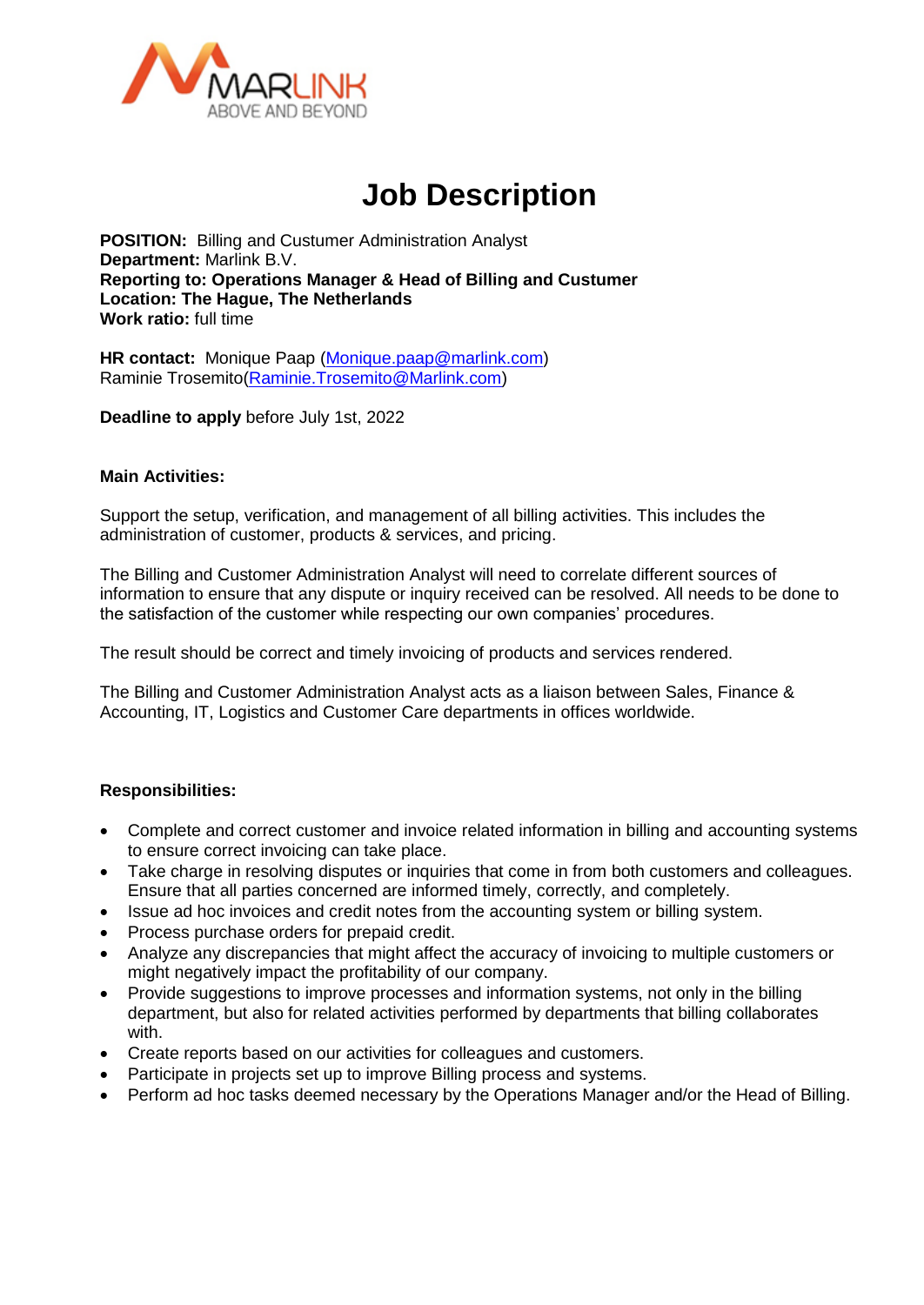

### **Main competencies:**

- Analytical capabilities able to unravel complex and abstract questions, and quickly incorporate new knowledge.
- Client-orientation bent on providing a service that as optimally as possible meets the needs of the client.
- Problem-solving capabilities capable and willing to unravel problems and actively seeking pragmatic solutions.
- Quality orientation aims at achieving or surpassing the established quality standards in own or another's work and performance.
- Sense of responsibility ready to accept obligations and responsibilities, to ensure that commitments are fulfilled.
- Stress resistance capable of resisting tension, can work under time pressure and remains effective under tense circumstances.

#### **Main qualifications:**

- MBO (level 4, administrative).
- Fluent in English; other languages a plus.
- Experience working with different cultures.
- Proficiency in MS Office.
- Some PL/SQL knowledge.

#### **About the interview process:**

After the first interview round, there is a calculation test and a written test.

#### **What we offer:**

- Marlink is a global Maritime IT and Satcom industry leader
- A company in continued growth, and in a changing market
- An interesting job in a developing, international, and dynamic environment
- Competitive remunerations and pension plans
- External and internal training will be available
- Easily accessible workplaces in modern premises

# *Company language is English. We have a flexible work situation. All applicants will be treated confidentially and in accordance with current rules and regulations.*

# **Location**

Local office in The Hague

#### **Interested?**

Please send your cv and motivation letter in English by email to HR: Monique Paap [\(Monique.paap@marlink.com](mailto:Monique.paap@marlink.com) ) or